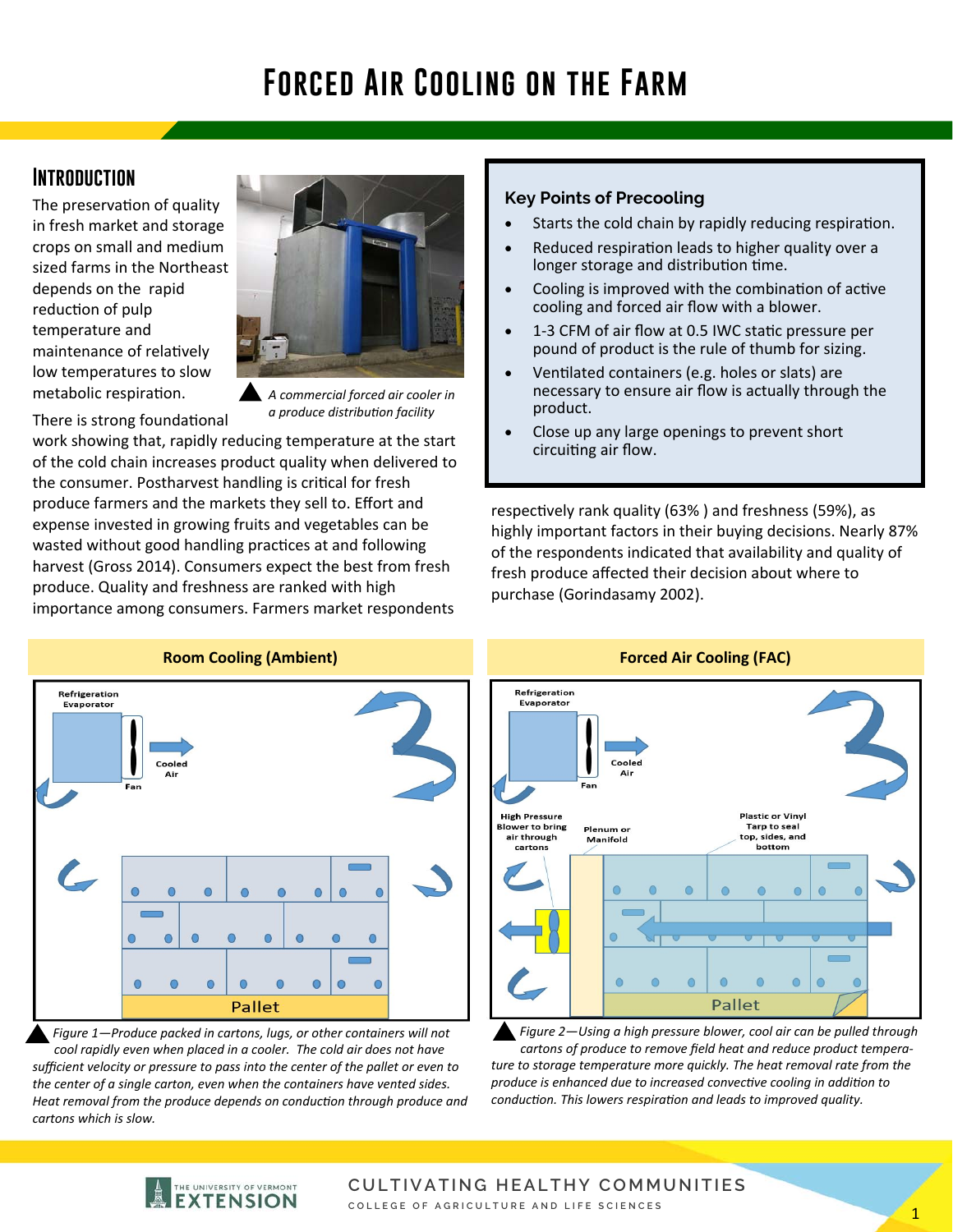Precooling involves flowing a controlled, chilled fluid (air or water) over the product to improve heat transfer for removal of field heat to depress respiration and initiate the cold chain.

### **Precooling**

One of the most important postharvest factors influencing quality is temperature. Temperature directly impacts the rate of metabolic respiration and associated decay. Produce which is not cooled quickly degrades in quality (Sargeant 1991). Table grapes, for example, deteriorate more in 1 hour at 90 °F then in one day at 39 °F or one week at 32 °F (Thomson et al 2008). Lower quality leads to a decrease in sales, inefficient use of storage space, and wasted labor due to time taken to grow, clean, and store product that doesn't sell. Coolers are a good addition to most farms, but fall short of meeting optimal precooling needs. When produce is packed in boxes, stacked on a pallet and directly placed into a cooler, cooling time will be a minimum of 24 hours and may take many days. (Thompson et al 2008).

One method to reduce cooling time is through forced air cooling (FAC). In FAC systems, refrigeration cools a space and blowers are set in position to actively draw the cold air through the produce. The cooling time drops from 24 hours to 10 hours or less when using a static cold rooms due to the increased air flow (increased convective heat transfer) (Thompson et al 2008, Boyette 1989).

Attempts have been made at smaller scale pre-coolers to reduce field heat at harvest in absence of coolers (Thompson and Spinoglio 1996). Retrofitting a cargo container with insulation and cooling with a large capacity air conditioner



123 lbs of Watermelons will take a long time to cool, but forced air *cooling removed field heat 2 Ɵmes faster than ambient room cooling.* 



*This is a 4 foot tall version of a simple, portable forced air cooler. It is being used to cool a mixed pallet of fresh picked zucchini, summer squash, and peppers.* 

was also explored (Boyette & Rohrbach 1990). This forced-air cold room offered space for many pallets of produce but it still took many hours to reduce the temperature internally, especially for the boxes on pallets in the center of the container. The key is integrating both cooling and air flow effectively (see Figures 1 & 2).

A mobile forced air cold box mounted on a trailer was constructed and demonstrated in Florida (Talbot and Fletcher 1993) aimed at farms growing produce on 5‐50 acres. This unit could be self‐built. Experiments showed that grapes could be cooled by 15 °F per hour. For denser produce like melons and tomatoes, the cooling times were longer. The construction cost at that time was close to \$5,000.

We have built prototype FAC's for a single, fully or partially loaded pallet (figure 2) and also a 1‐3 carton (either bulb crate or 1 1/9th bushel box) "counter‐top" model. The construction details of these units are provided on the following pages.

# **Acknowledgments**

Funding for this publication was made possible, in part, by the USDA NE SARE program under grant #LNE16‐347.



Christopher W. Callahan Andrew S. Chamberlin

ageng@uvm.edu go.uvm.edu/ageng

This publication is available at go.uvm.edu/forcedaircooling





## **CULTIVATING HEALTHY COMMUNITIES**

Issued in furtherance of Cooperative Extension work, Acts of May 8 and June 30, 1914, in cooperation with the United States Department of Agriculture. University of Vermont *Extension, Burlington, Vermont. University of Vermont Extension, and U.S. Department of Agriculture, cooperating, offer education and employment to everyone without*  regard to race, color, national origin, gender, religion, age, disability, political beliefs, sexual orientation, and marital or familial status. Any reference to commercial products, and relations of an analyza discussion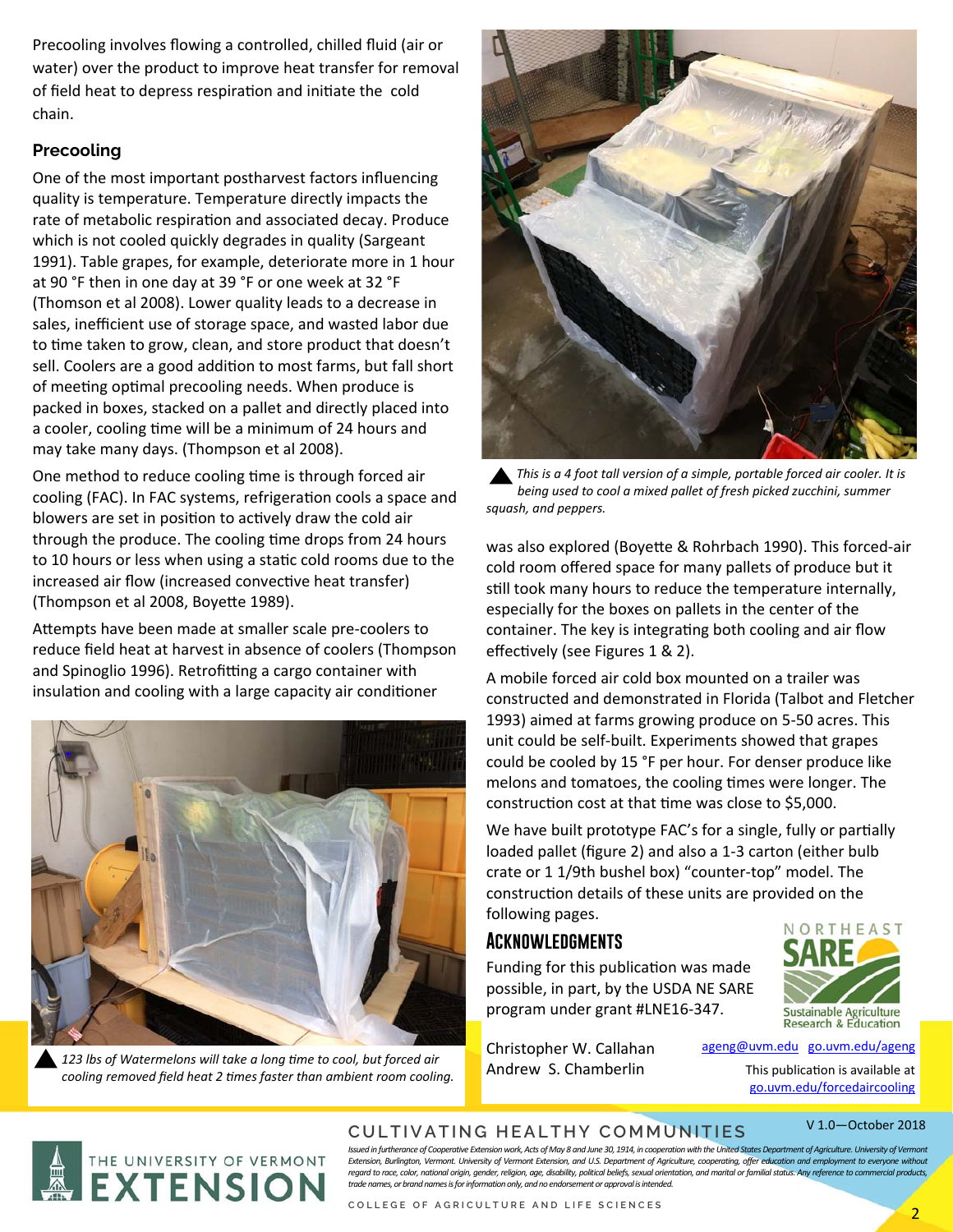# **Construction Details for a Pallet Forced Air Cooler**



*The blower is just placed up to the cut-out hole, on a shelf. This unit has a very simple shelf and feet to add some stability.* 



This Pallet sized Forced Air Cooler was easily constructed in an afternoon with decking screws, dimensional lumber and plastic sheeting.

#### **Framing:**

2"x12" lumber to make a 43" wide x 74" tall x 11‐1/4" deep plenum for suction air distribution.

#### **Plenum Panel:**

3/8" CDX Plywood with a 11‐1/4" circle cut out for the blower suction inlet. Position this whole centered for even air pressure.

#### **Plastic Wrap:**

It is Important to channel air from one end horizontally through to the blower under suction, not pressure. We used 4 mil poly for our tests and it worked great. We attached it via duct tape initially, then wrapped the plastic around strapping and screwed it to the box with fender washers. Using wiggle wire would be a great upgrade and make replacing the plastic easier in the future.

#### **Blower:**

12" Portable Ventilation Blower. This blower can be purchased through Global International (Item#T9F246343) and other suppliers. It can be run at two speeds with flows of 1600 or 1400 CFM (at approximately 0.5 IWC). Smaller (8") and larger (16")diameter blowers are available for different sized coolers.

#### **Alterations:**

After some field trials. it was discovered a smaller (shorter) unit works well. Many farms aren't packing full 6' pallets, and we found that a 4' version was suitable.



#### **Bill of Materials—Pallet Cooler**

| Framing Lumber, 2"x 12"x 8' (Qty 3) \$55      |  |
|-----------------------------------------------|--|
|                                               |  |
|                                               |  |
|                                               |  |
|                                               |  |
|                                               |  |
| Blower, 12" Portable Ventilation Blower \$125 |  |
|                                               |  |